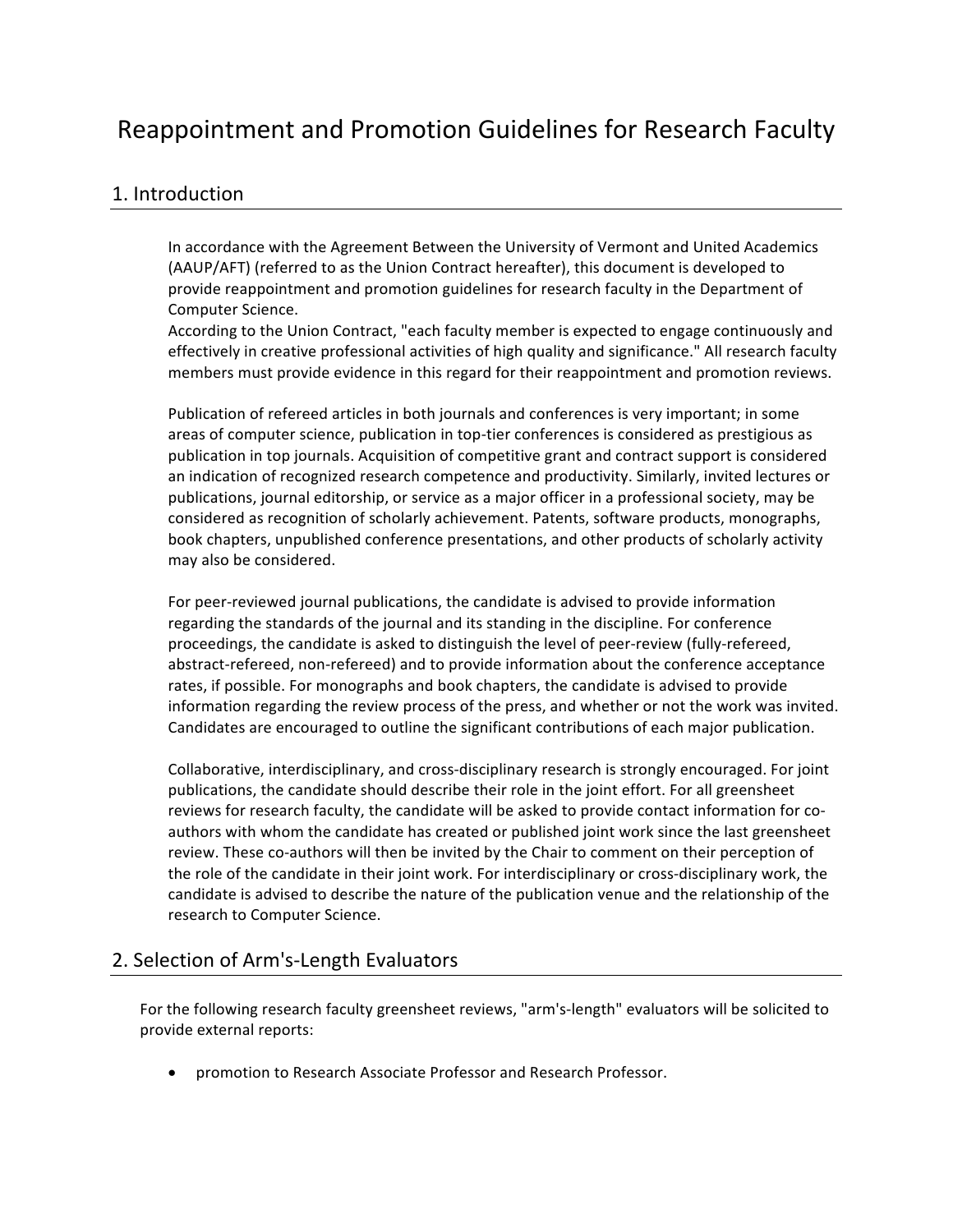Arm's-length evaluators are individuals who do not have a significant personal relationship with the candidate. They are not former students, thesis advisors, former or present colleagues, co-authors, or collaborators.

Also, arm's-length evaluators should:

- 1. Be "acknowledged scholars and practitioners in the discipline of the candidate at other institutions. These scholars and practitioners should ... be capable of providing an objective, informed assessment of the candidate's work." [The Union Contract, Article 15, Clause 4, Page 30.]
- 2. Be tenured at their home universities (and for promotion to the rank of Research Professor, have the same or an equivalent rank), if they come from academia.
- 3. Have expertise in at least one of the candidate's research areas.

The Chair will inform the arm's-length reviewers of all pertinent facts regarding the candidate, with the candidate's representative publications and other creative work, and will ask them for comments on:

- $\bullet$  the quality of the candidate's research,
- the candidate's research contributions to his/her research field,
- the candidate's productivity relative to other academics at a similar stage in their career,
- the candidate's potential as a research leader, and
- the publication and review standards of the journals and conference proceedings in which the candidate has published, and their standings in the discipline.

### 2.1. NUMBERS OF ARM'S-LENGTH EVALUATORS

- For promotion to Research Associate Professor, the Chair will solicit 4 arm's-length evaluations.
- For promotion to the rank of Research Professor, the Chair will solicit 6 arm's-length evaluations.

### 2.2. THE SELECTION PROCESS

N below refers to the number of arm's-length evaluators that the Chair will contact for each type of greensheet reviews, as defined in Section 2.1.

- 1. The candidate is asked to provide N nominations.
- 2. The Chair compiles N other names from other sources.
- 3. The Chair shows the N other names to the candidate and asks the candidate to identify  $(1)$ any names that are not at arm'- length, and (2) any names with whom the candidate has personal/professional disagreements.
- 4. The Chair selects and contacts N names from the combined list, with at least half from the candidate's list.
- 5. In the greensheets for all faculty to review, the Chair will list these N names and mention who were nominated by the candidate and who were solicited by the Chair independently.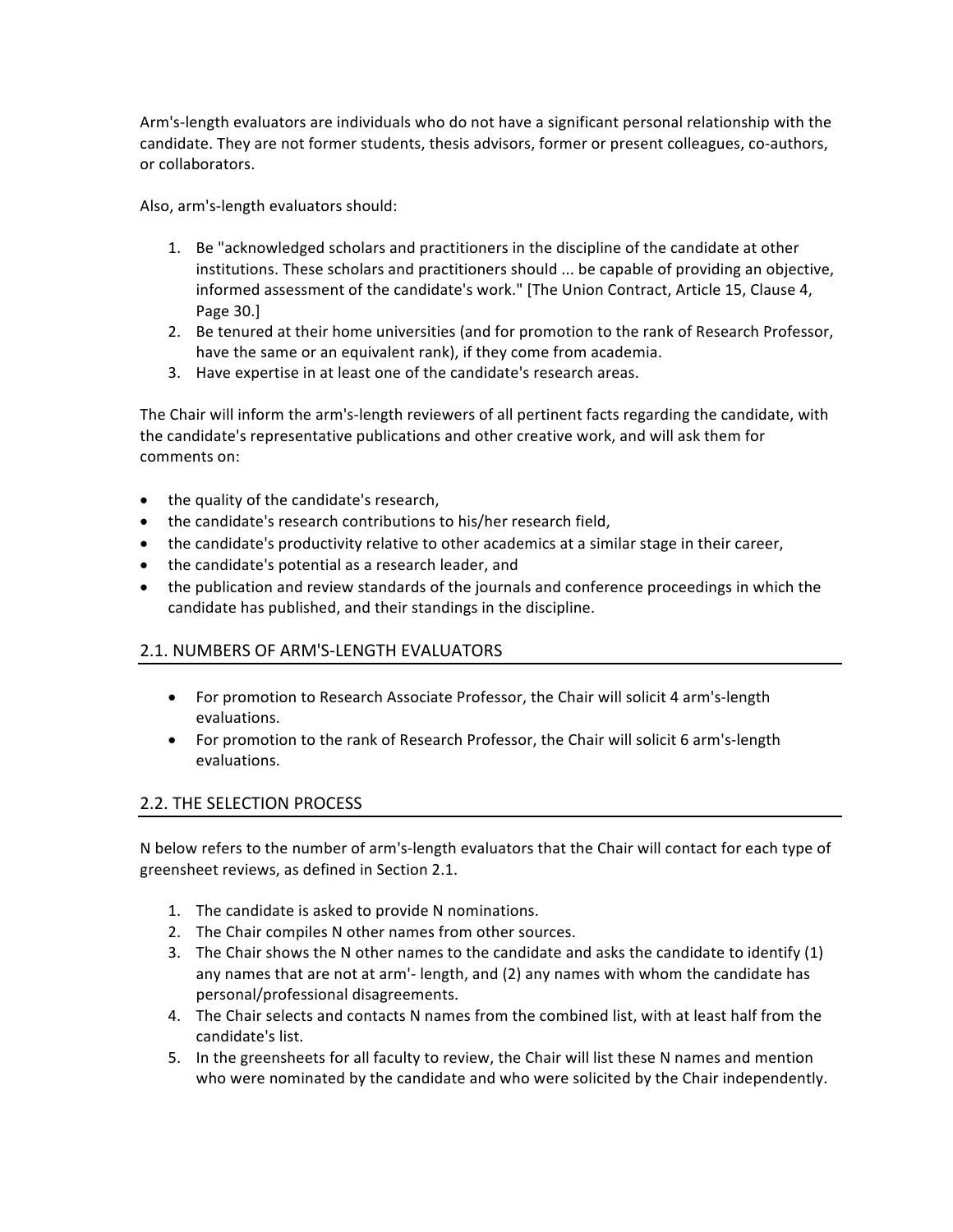### 3. Faculty Input and Eligible Voters for Research Faculty Reviews

### 3.1. FACULTY INPUT AND SCHEDULE FOR RESEARCH FACULTY REVIEWS

The Chair should set an appropriate schedule for each greensheet review, so that the complete greensheets will be ready for faculty review at least 2 weeks before the submission deadline to the Dean's Office.

Once the greensheets are ready for faculty review, all faculty members, tenured and untenured (including tenure-track/tenured faculty, research faculty, Lecturers, and Senior Lecturers) will be invited to review the greensheets and share their advice concerning the candidate with the Chair within a week. The feedback will be documented in the Chair's Evaluation.

At the beginning of the second week after the greensheets are complete, the Chair will convene (i) a meeting of all faculty members to discuss the greensheets, and (ii) a closed session for all eligible voters (as defined in Section 3.2) to vote on whether or not to recommend the candidate's application. This vote will be recorded in the Chair's Evaluation.

After the above faculty feedback and eligible voters' vote, the Chair will decide whether or not to recommend the candidate's application, and will inform the candidate with a detailed Chair's Evaluation.

### 3.2 ELIGIBLE VOTERS FOR RESEARCH FACULTY REVIEWS

When a candidate applies for promotion to a particular rank, only those faculty members who are already at this rank or above are eligible voters. When a candidate applies for reappointment at a particular rank, only those faculty members who have successfully passed their reappointment at this rank and are not applying for another reappointment in the current year for the same level of reappointment, are eligible voters.

- For a research faculty reappointment with a greensheet review, tenure-track/tenured faculty members at the same rank or above, research faculty members at a higher rank, and those research faculty members at the same rank who have successfully passed a greensheet review at the same rank in the past and are not applying for a reappointment in the current year, are eligible voters.
- For a promotion application to Research Assistant Professor, only Research Assistant Professors, Research Associate Professors, Research Professors, Assistant Professors, Associate Professors and Professors are eligible voters.
- For a promotion application to Research Associate Professor, only Research Associate Professors, Research Professors, Associate Professors and Professors are eligible voters.
- For a promotion application to Research Professor, only Professors and Research Professors are eligible voters.

The Chair is not an eligible voter.